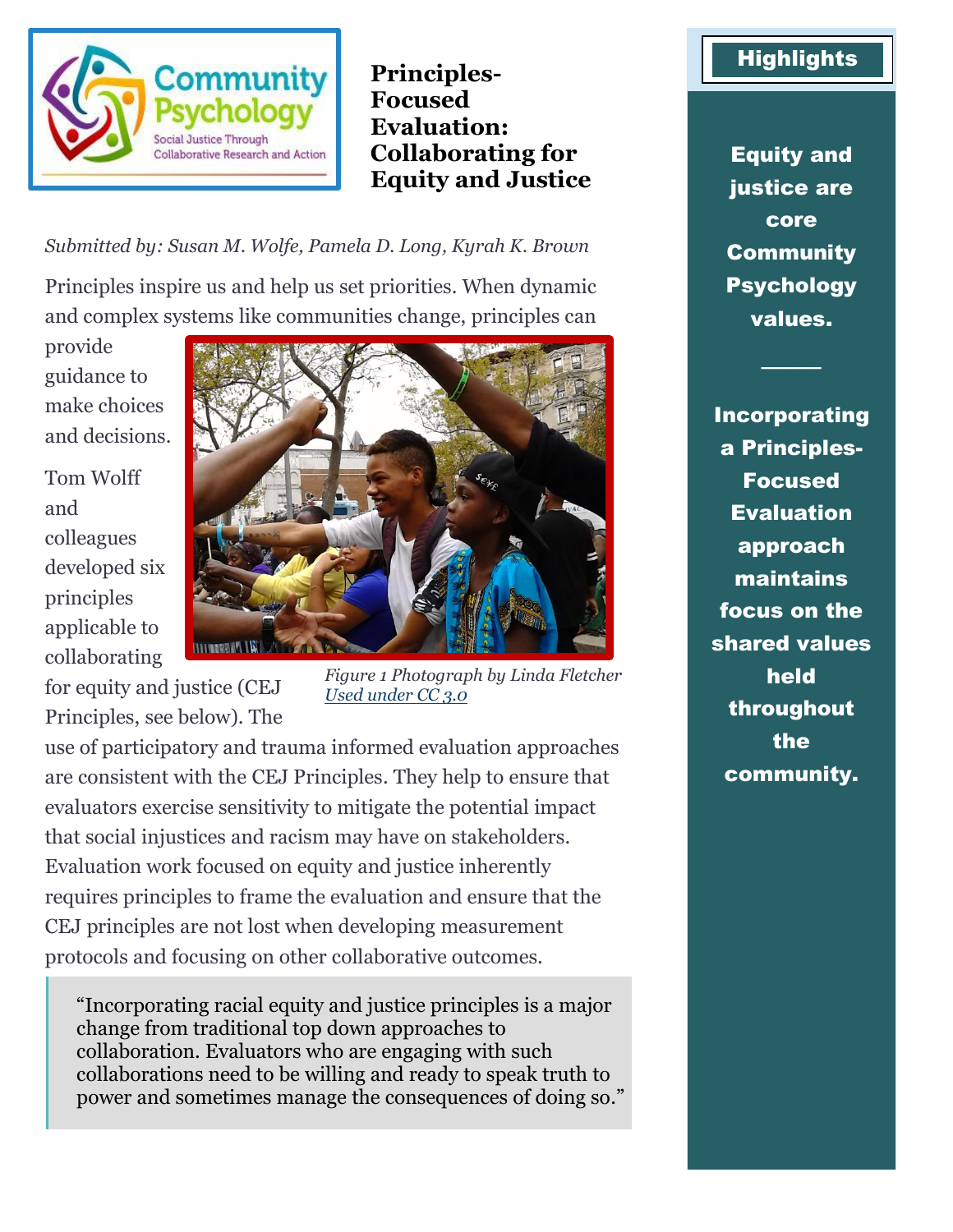## **Principles for Collaborating for Equity and Justice**

1. Explicitly address issues of social and economic injustice and structural racism.

2. Employ a community development approach in which community stakeholders have equal power in determining the coalition's or collaborative's agenda and resource allocation.

3. Employ community organizing as an intentional strategy and as part of the process. Work to build resident leadership and power.

4. Focus on policy, systems, and structural change.

5. Build in the extensive community-engaged scholarship and research over the last four decades that show what works, that acknowledges the complexities, and that evaluates appropriately.

6. Construct core functions for the collaborative based on equity and justice that provide basic facilitating structures and build member ownership and leadership.

*From: Wolff, T., Minkler, M. Wolfe, S.M., Berkowitz, B., Bowen, L., Butterfoss, F.D., Christens, B., Francisco, V., Himmelman, A., Holt, C., & Lee, K. (2017). Collaborating for equity and justice: Moving beyond collective impact. Nonprofit Quarterly, Winter 2016, 42-53.*

A Principles-Focused Evaluation can be incorporated into any type of evaluation, including developmental, formative, process, outcome, or summative. The authors synthesized the Principles-Focused Evaluation approach with the CEJ Principles and included guidelines for incorporating a Trauma-Informed Evaluation Approach. When working with evaluations of racial equity initiatives, the trauma-informed approach is particularly important. Addressing issues of social and economic injustice and structural racism essentially confronts the policies, systems, and structures that contribute to individual and community trauma. We created sample questions and used examples to show how this model can be overlaid on the conditions and constructs associated with coalition frameworks such as Community Coalition Action Theory and Collective Impact. We included a case example to demonstrate how this looks in action.

## *Case Example – One Principle*

Our team incorporated these principles into a developmental evaluation of a project that funded new collaboratives across several sites to promote mental health and well-being, especially among historically excluded populations. We used the *Community Coalition Action Framework* developed by Fran Butterfoss and Michelle Kegler (2009) as the foundation for the evaluation so we would have a common framework to compare across sites. At the time this chapter was written, the project had only been operating for a few months, so the example focused on initial observations and project design. As an example, for the principle "*explicitly address issues of social and economic injustice and structural racism"*, we found wide variation across the sites regarding their readiness. Whereas one community was already having community-wide discussions, others would require that the white population receive